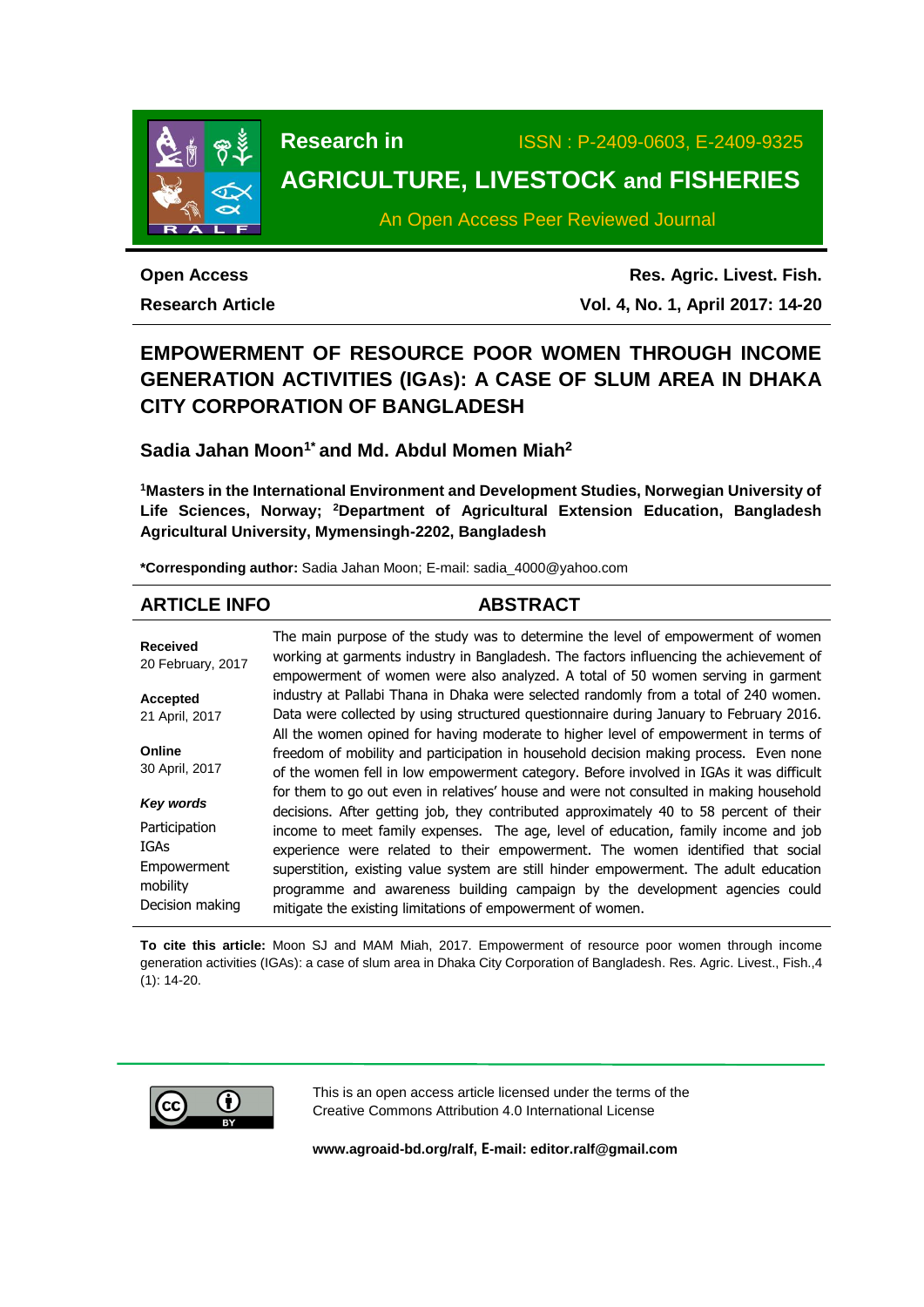## **INTRODUCTION**

Bangladesh is a developing country with 160 million population whereas half of its population is women (BBS, 2015). The socio-economic condition of women in Bangladesh is very low. Here participation of men and women in development activities is not equal. Many indoor and outdoor activities of women are not treated as work. The devaluation of women labour in labour market also hinders women rights. But in market economy women of Bangladesh are always facing new challenges. Though women are working in different GO and NGOs still are not treated as equal to male. In the society of gender disparity it is difficult for women to stay parallel and enjoy the right of equal to men.It was found that mortality of women occurs due to discrimination and resulted imbalance sex ratio in the population where 106 men for 100 women (BBS, 2015). The empowerment of women in developing countries like Bangladesh has been considered as a potential working force of development. The national and international donors are also paying emphasize on inclusion of women in development activities. Although empowerment is often conceptualized as a process (Hanny, 2006; Naila, 2001; Anju and Ruth, 2005), most quantitative studies have been cross-sectional, comparing individual women with others in their communities or societies (Anju and Ruth, 2005). It is assumed that previously the women of Bangladesh have limited exposure in socio-econo-political arena, negligible freedom of mobility, influence, autonomy and power of making even household decisions.

With the passage of time the women are coming out of their house and involved in both indoor and outdoor activities for their survival. In the recent past women empowerment has been studied by making comparison between the past and present socio-economic and political status in the society. Some of the researchers argue that the measurement methods of empowerment are changing over time as well as mode of interventions to foster empowerment of women (UNDP 1995; Solava and Akter, 2007).The present study was undertaken to examine the status of empowerment of resource-poor women working in garments industry with the following specific objectives:

- To find out the level of empowerment achieved by the resource-poor women working in garments industry.
- To explore the factors influencing possession of empowerment of resource-poor women.

# **METHODOLOGY**

The study was conducted with the women serving in three different garment industries in Dhaka. The garments workers living in a slum area of Mirpur, Section 11 (Baoniabad) under PallabiThanna, Dhaka form where 50 women workers were selected randomly from a total of about 240 workers. A structured questionnaire was used to collect data through interviewing during the months of January to February 2016. It was found that the sampled women workers were from different districts of Bangladesh which had the cultural diversity among the respondents.

The characteristics of women such as age, level of education, family size, family annual income, job experience, and aspiration were considered as independent variables while empowerment achieved due to involvement in IGAs was the dependent variable of the study. The age was measured in terms of years from birth to the time of interview. The year of schooling has completed by a women from formal educational institutions was considered as her level of education. The family members share their income and ate in a same pot is family size. The total income earned by the family members in a year is termed as family annual income. Job experience meant the experience which was gained by a woman from actively doing a job and it was expressed in year. The future plan of a women about her family members in terms of well-being and prosperity. Women Empowerment refers to the creation of an environment for women where they can make their own decisions by themselves and gaining benefit out of it. It also refers to increasing and improving the social, economic, political and legal strength so that they can enjoy equal-right with their male partners. They can live with self-respect, dignity access and control over resources like male members in the society. In addition, they have complete control of their life both within and outside of their home and workplace.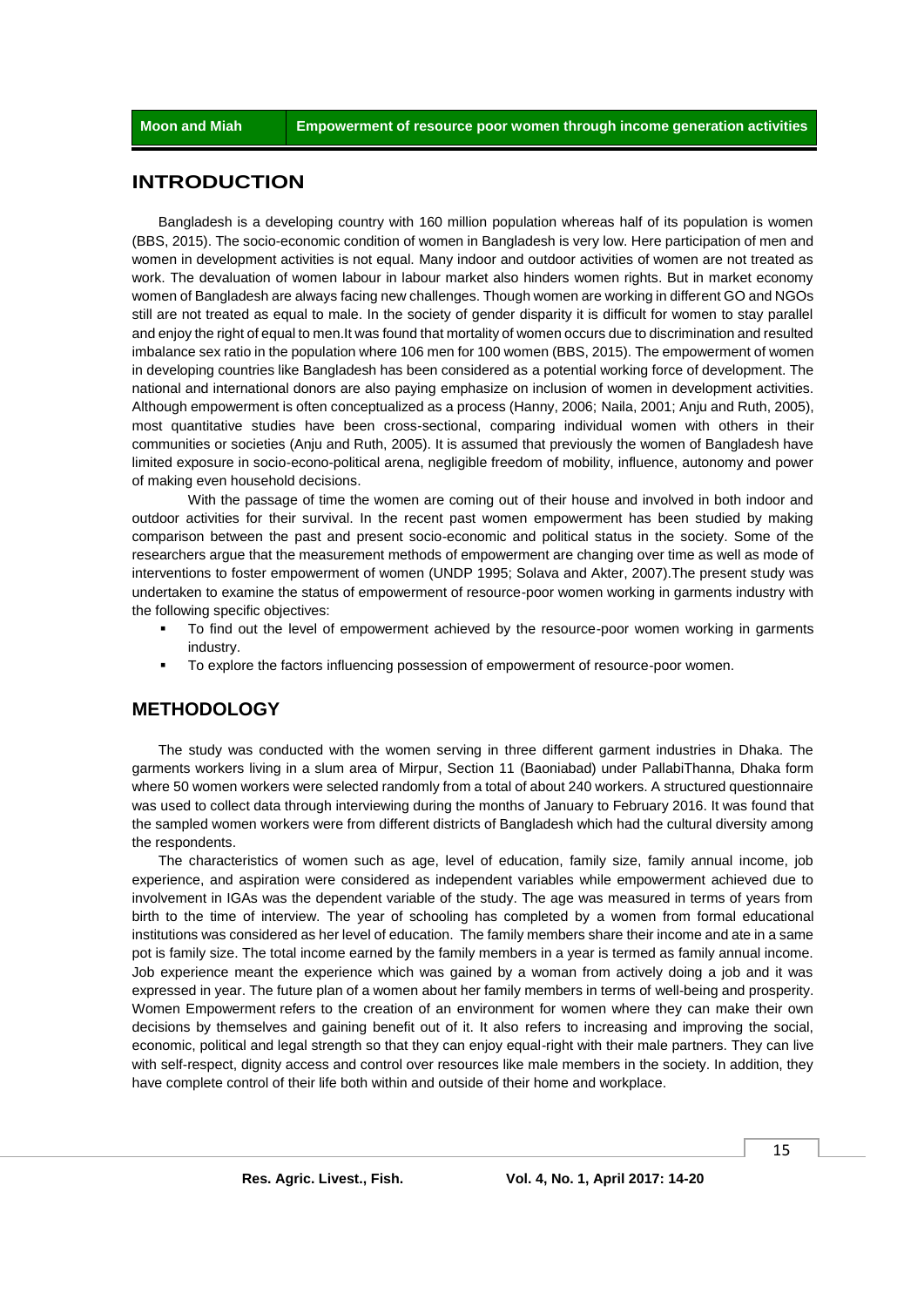According to Syed and Ruth (1993), Syed et al., (1996) and Ruth et al., (1996) the empowerment of women was measured considering their choice of mobility, economic status and decision making power in household issues. In this study empowerment was measured considering their freedom of mobility and access to decision making in household activities. Twenty two items, 11 related to mobility of women in various places and 11 related to participation of women in various aspects of decision making process were considered. A 4 point rating scale such as regularly, frequently, occasionally and not at all was used. Appropriate weights such as 3 for regularly, 2 frequently, 1 for occasionally and 0 for not at all were assigned. Adding all score together the empowerment score was calculated. However, the possible empowerment score could range from 0 to 66 where, 0 indicating no empowerment and 66 for highest level of empowerment of women. The data after were compiled, coded, tabulated and analyzed. Descriptive statistical measures such as range, mean, percentage, and standard deviation etc. and coefficient of correlation test were computed to explore the relationship between the dependent and independent variables.

## **RESULTS AND DISCUSSION**

The empowerment was the dependent variable and selected characteristics such as age, level of education, family size, family annual income, job experience, and aspiration of the women were the independent variables of the study. The description or characteristics of the respondents is presented below:

#### **Age**

The age of women ranged from 19 to 52 years with an average of 30.06 years. The standard deviation was 6.80. Based on age of the women, they were classified into 3 categories, such as young, middle aged and old aged and presented in Table 1.

**Categories Women Mean Standard Number Percent deviation** Young (Up to 35 years) 8 16 Middle age (36- 50 years)  $\begin{array}{cccc} 40 & 80 & 30.06 & 6.80 \end{array}$ Old age (51 years and above) 2 4 **Total** 50 100

**Table 1.** Distribution of the women according to their age

The information of Table 1 show that large majority (96 percent) of the women were young to middle aged while a negligible number were old aged. Usually the young and middle aged women are found working in garments industry. The old aged people are not capable to work there. This may be due to the reason that comparatively the young and middle aged women are more energetic, industrious, enthusiastic, motivated and capable to perform hard work in garments industry. This is how they earn money for giving financial support to their family. It is a general assumption that young and middle aged individuals have more courage to participate IGAs for curving economic problems of the family.

### **Level of Education:**

The level of education of the women respondents ranged from 5 to 16 years of schooling. The mean value and standard deviation were found 10.12 and 2.56 respectively. According to level of education, the women were classified into 6 categories and presented in Table 2.

The information of Table 2 indicate that all the respondent women working in the garments Industry had varying extent of education and none was found illiterate. This means all the respondents were literate. Education increases knowledge and understanding, adjustment capability in any situation and improves mental horizon. Education is also a process of development of mind of an individual which increases his/her power of observation, integration, understanding, decision making and adjustment in new situations. It is therefore, assumed that the literate women might have good sense about enjoying rights and privileges from the society and possessing empowerment as well.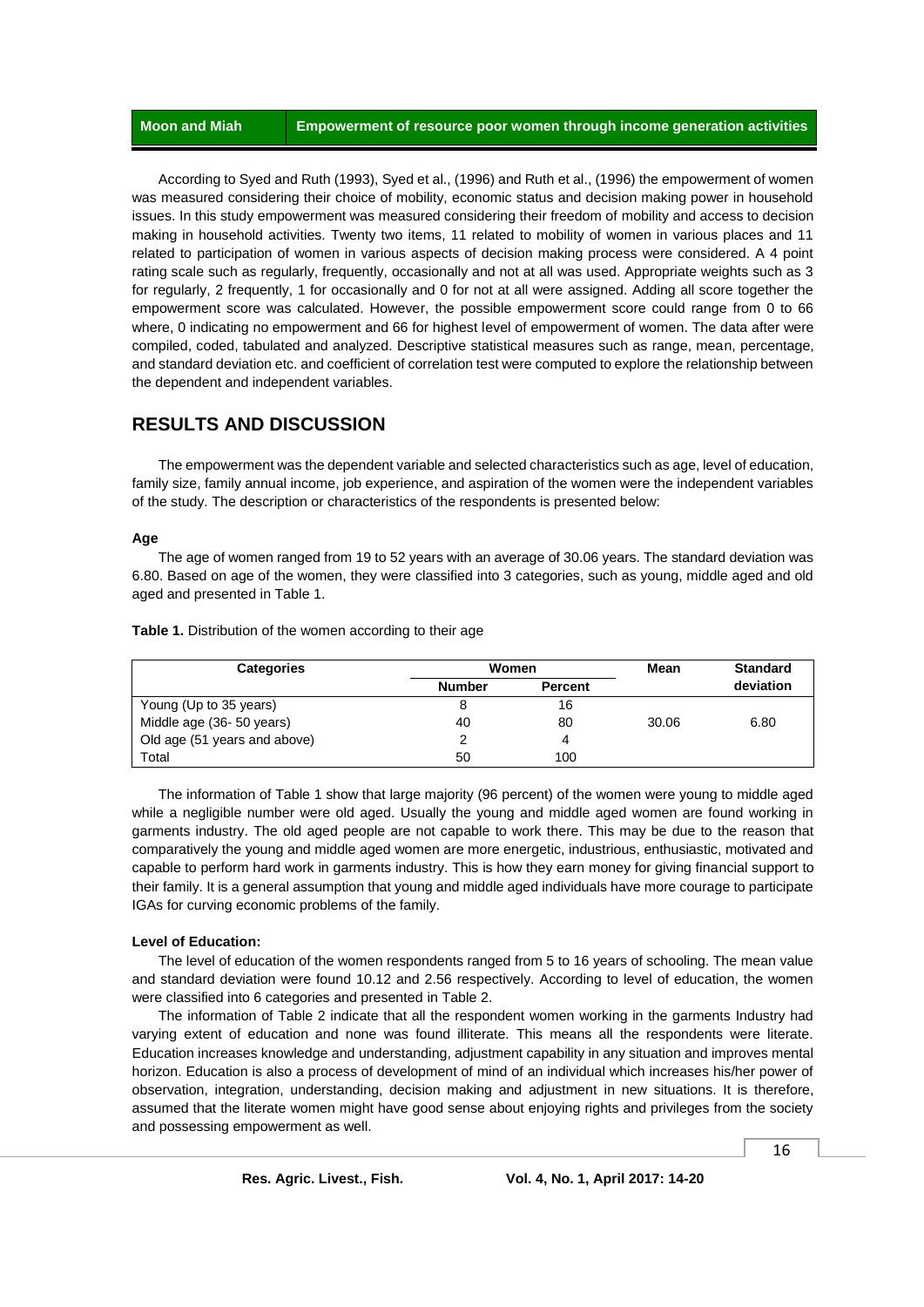| <b>Categories</b>                    | Women         |                | Mean  | <b>Standard</b> |
|--------------------------------------|---------------|----------------|-------|-----------------|
|                                      | <b>Number</b> | <b>Percent</b> |       | deviation       |
| Illiterate (0)                       | 0             |                |       |                 |
| Can sign only (0.5)                  | 0             |                |       |                 |
| Primary education(1 - 5)             | 5             | 10             |       |                 |
| Secondary education (6 - 10)         | 26            | 52             | 10.12 | 2.56            |
| Higher secondary education (11 - 12) | 13            | 26             |       |                 |
| Higher education (Above 12 years)    | 6             | 12             |       |                 |
| Total                                | 50            | 100            |       |                 |

#### **Table 2.** Distribution of the women according to their level of education

#### **Family Size**

The family size of women ranged from 2 to 11 with a mean value of 4.88 and standard deviation being 1.70. The average family size of the respondents was found lower against the national average of 5.5 (BBS, 2012). The women were classified into 3 classes based on their family size and presented in Table 3.

| <b>Categories</b> | Women         |                | Mean | <b>Standard</b> |
|-------------------|---------------|----------------|------|-----------------|
|                   | <b>Number</b> | <b>Percent</b> |      | deviation       |
| Small (Up to 4)   | 28            | 56             |      |                 |
| Medium $(5-6)$    | 18            | 36             | 4.88 | 1.70            |
| Large (7 Above)   | 4             | 8              |      |                 |
| Total             | 50            | 100            |      |                 |

The data of Table 3 indicates that large majority (92 percent) of the respondents had small to medium family size while only 8 percent having large family size. This may be due to campaign against population pressure by the various GO and NGOs. However, the reasonable level of literacy of the respondents along with massive awareness activities undertaken by the development agencies the people becomes conscious about population pressure.

#### **Family Annual Income**

The family annual income of the respondents ranged from TK. 80 thousand to TK. 500 thousand. The average and standard deviation were TK. 250 and 140.19 respectively. According to family annual income the respondents were classified into 3 categories and presented in Table 4.

**Table 4.** Distribution of the women according to their annual family income

| <b>Categories</b>                  | <b>Women</b>  |                | Mean   | <b>Standard</b> |
|------------------------------------|---------------|----------------|--------|-----------------|
|                                    | <b>Number</b> | <b>Percent</b> |        | deviation       |
| Low (Up to TK. 100 thousand)       | 9             | 18             |        |                 |
| Medium (TK.101 - TK. 300 thousand) | 20            | 40             | 250.10 | 140.19          |
| High (TK. 301 thousand and Above)  | 21            | 42             |        |                 |
| Total                              | 50            | 100            |        |                 |

The information of Table 4 depicted that large majority (82 percent) of the respondents fell in medium to high income category while 18 percent in low income category. This may be due to reason that the working women earning money and supporting their family by giving a lion share of their income. It may be mentioned here that the women are contributing 40 percent to 58 percent of their earnings in supporting their family expenses. This may be a reason for higher family annual income of the respondents. The economic contribution of women is acted as a driving force towards empowerment of women in Bangladesh (Syed and Ruth, 1993).

17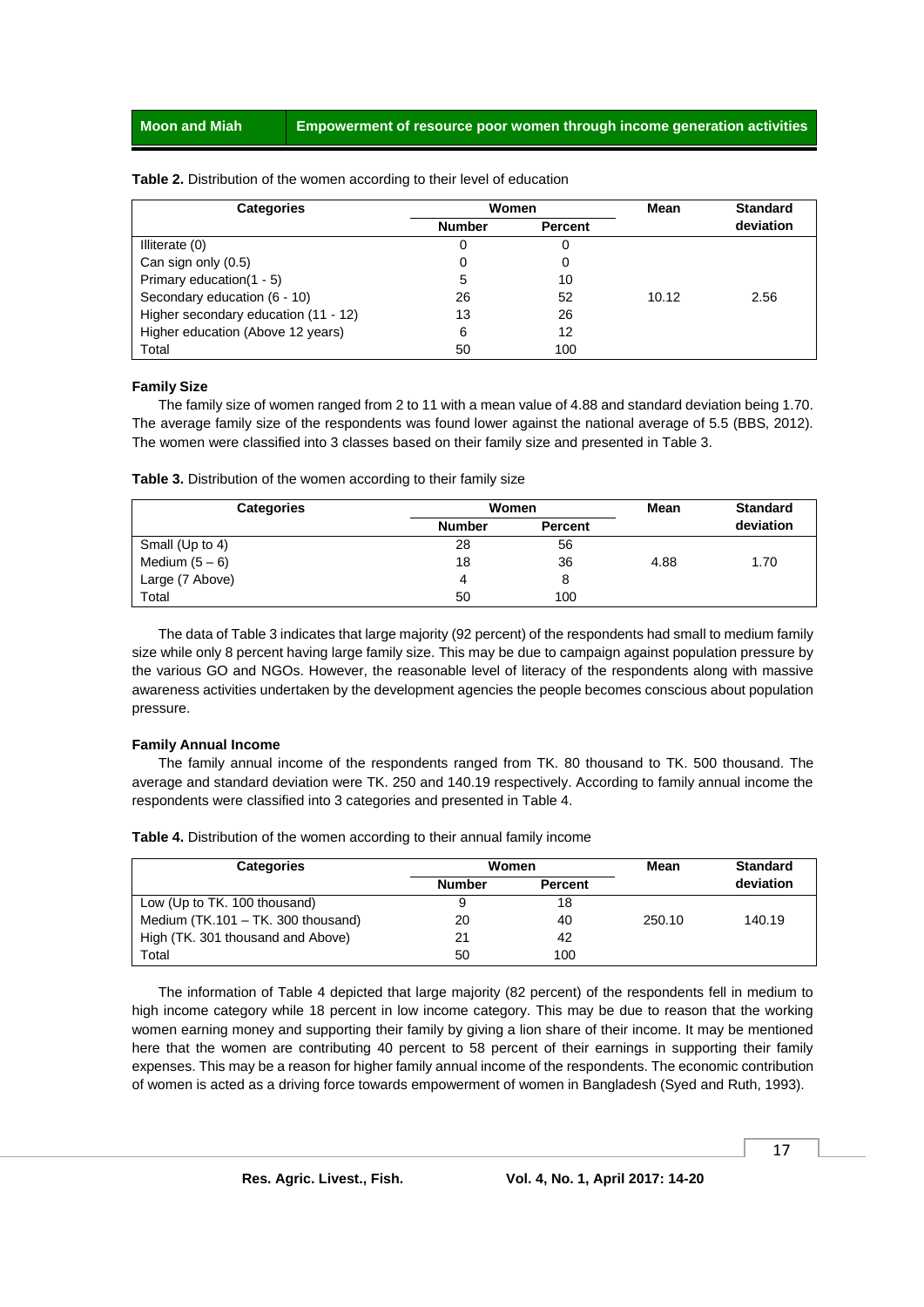#### **Job Experience**

The job experience of the respondents ranged from 1 to 16 years with the mean and standard deviation of 5.0 and 3.37 respectively. The women based on their service length classified into 3 categories and shown in Table 5.

| <b>Categories</b>       | Women         |                | Mean | <b>Standard</b> |
|-------------------------|---------------|----------------|------|-----------------|
|                         | <b>Number</b> | <b>Percent</b> |      | deviation       |
| Short $(1 - 5$ years)   | 40            | 80             |      |                 |
| Medium $(6 - 10$ years) | 6             | 12             | 5.0  | 3.37            |
| Long $(11 - 16$ years)  | 4             |                |      |                 |
| Total                   | 50            | 100            |      |                 |

**Table 5.** Distribution of the women according to their job experience

The information of Table 5 depicted that 4 out of 5 respondents (80%) had short service length while only 20 percent having medium to long service length. The information seems logical because large majority (96 percent) of the respondents were young to middle aged. The job experience plays a vital role in achieving empowerment in the society. Because empowerment is highly associated with income and which eventually enhance social prestige, dignity and honour of women in the society.

#### **Aspiration of Women**

The level of aspiration score about future life of the respondents ranged from 1 to 28 against the possible range of 1 to 36. The mean value and standard deviation were 16.37 and 7.81 respectively. Based on aspiration score, the women were classified into 3 categories and presented in Table 6.

|  | Table 6. Distribution of the women according to their aspiration |  |  |  |
|--|------------------------------------------------------------------|--|--|--|
|  |                                                                  |  |  |  |

| <b>Categories</b> | Women         |                | Mean  | <b>Standard</b> |
|-------------------|---------------|----------------|-------|-----------------|
|                   | <b>Number</b> | <b>Percent</b> |       | deviation       |
| Low (1 - 12)      | 12            | 24             |       |                 |
| Medium (13 - 24)  | 28            | 56             | 16.37 | 7.81            |
| High (25 - 36)    | 10            | 20             |       |                 |
| Total             | 50            | 100            |       |                 |

The information of Table 6 depicted that about three-fourths (76 percent) of the respondents had medium to high aspiration and less than one fourth having lower aspiration about future life. This means higher the level of education and family annual income higher is the aspiration of life. The moderate to higher aspiration of the women indicates that they like to see their children having higher education, better income, and better living. The existing social empowerment might play a positive role in forming a positive aspiration for their future generations.

#### **Empowerment of Women**

The empowerment score of the women ranged from 29 to 66 against the possible range of 0 to 66. The mean value and standard deviation were 51.60 and 10.16 respectively. Based on empowerment score, the women were classified in to 3 categories and presented in Table 7.

|  | Table 7. Distribution of the women according to their level of empowerment |
|--|----------------------------------------------------------------------------|
|  |                                                                            |

| <b>Categories</b> | Women         |                | Mean  | <b>Standard</b> |
|-------------------|---------------|----------------|-------|-----------------|
|                   | <b>Number</b> | <b>Percent</b> |       | deviation       |
| Low (Up to $22$ ) | 0             |                |       |                 |
| Medium (23 - 44)  | 13            | 26             | 51.61 | 10.16           |
| High (45 - 66)    | 37            | 74             |       |                 |
| Total             | 50            | 100            |       |                 |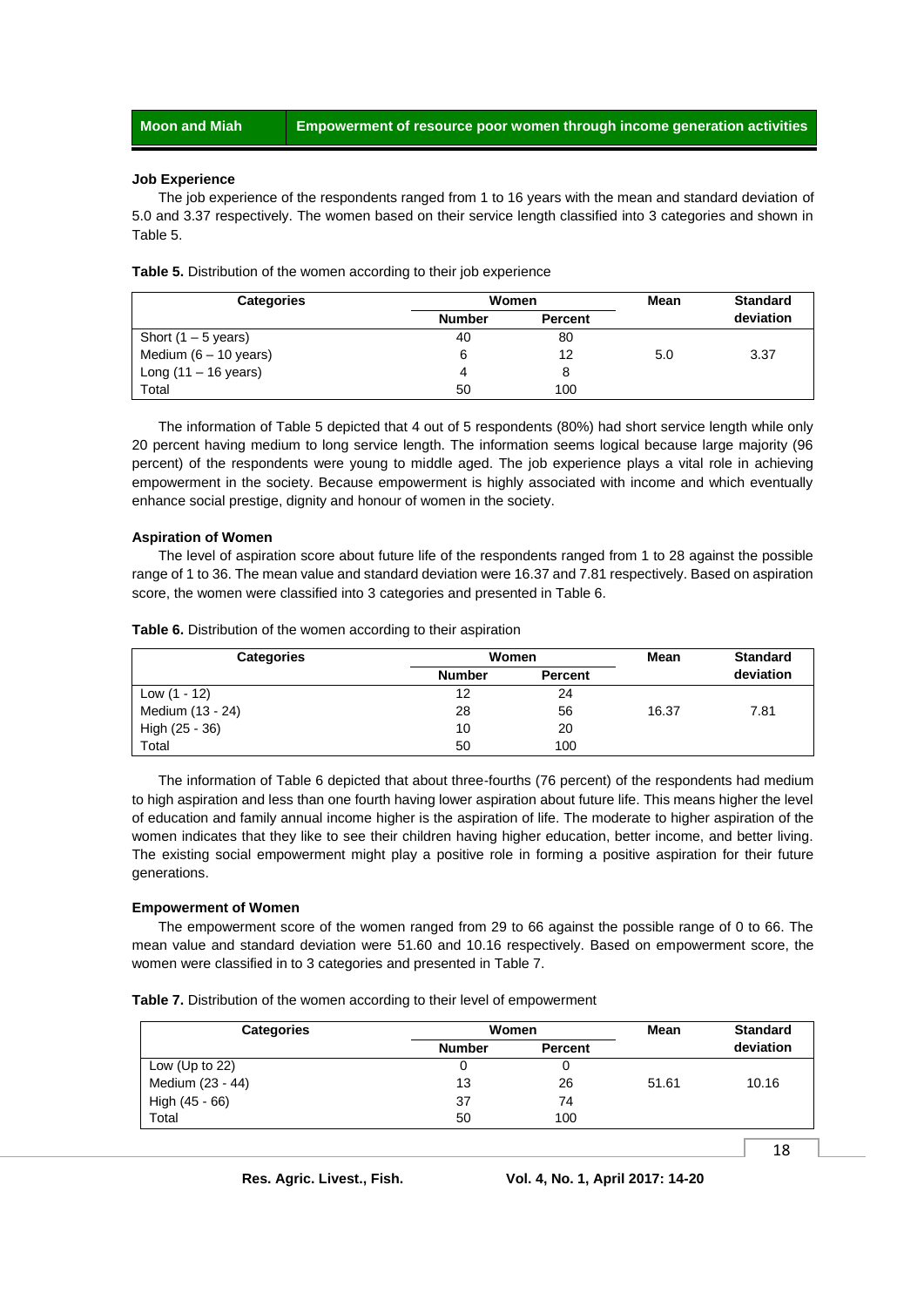The information of Table 7 show that all the women respondents fell in medium to high empowerment category. None was found having low empowerment. This means the respondent women are enjoying enough privileges in respect to mobility and involvement in household decision making process. It was explored that the respondents in respect of financial support contributed 40 percent to 58 percent of their income to the family expenses. Nevertheless, all the respondents were literate along with earning through service which made them a privileged section in the community. Furthermore, functional literacy of rural people, media coverage and massive development activities of the development agencies, the mentality of people has been changing gradually towards accepting women as a power for social development. The researchers like Syed et. al., (1996) and Ruth et al. (1996) also found similar findings where women had the significant effect on different dimensions of the social program in Bangladesh.

#### **Relationship between the variables**

To explore the relationships between the variables coefficient of correlation test was employed and presented in Table 8.The information of Table 8 show that age, level of education, family annual income and job experience of the women were found significantly correlated with their empowerment. This means these characteristics of the women exerted a reasonable extent of influence in achieving empowerment by the garments workers.

| Dependent variable   | Personal characteristics of women | <b>Co-efficient of correlation</b> |
|----------------------|-----------------------------------|------------------------------------|
|                      | Age                               | $0.320*$                           |
|                      | Level of education                | $0.599**$                          |
|                      | Family size                       | 0.179                              |
| Empowerment of women | Family annual income              | $0.316*$                           |
|                      | Job experience                    | $0.338*$                           |
|                      | Aspiration                        | 0.183                              |

**Table 8.** Relationship between the dependent and independent variables

\*\*1% level of probability, \* 5% level of probability

The women were asked to mention the problems they have been encountered in possessing empowerment. They opined that superstitions of the people especially older people, existing value system are hindering empowerment of the women. Arrangement of adult literacy programme along with awareness building campaign by the development agencies could improve the situation.

# **CONCLUSION AND RECOMMENDATIONS**

Involvement of women in income generation activities (IGAs) is found to be a potential factor in enhancing empowerment of women in the male dominated society like Bangladesh. The findings of the study revealed that the existing value system of the society is being changing. This might be due to the reason that level of literacy of general mass is increasing, the role of mass media, communication exposure of people, and development activities of service providing agencies etc. influencing change process of value system. This is why the people are considering women as a potential force for development. The change process needs to be accelerated through adult education and media campaign towards development by collaborative efforts for men and women.

# **REFERENCES**

- 1. Anju M and SS Ruth, 2005. Women's empowerment as a variable in international development, In: Narayan Deepa., editor. Measuring Empowerment: Cross-Disciplinary Perspectives. Washington, DC: World Bank.
- 2. BBS, 2012. Bangladesh Bureau of Statistics, Ministry of Planning, Government of the Peoples' Republic of Bangladesh, Sher-e-Banglanagar, Dhaka.

19